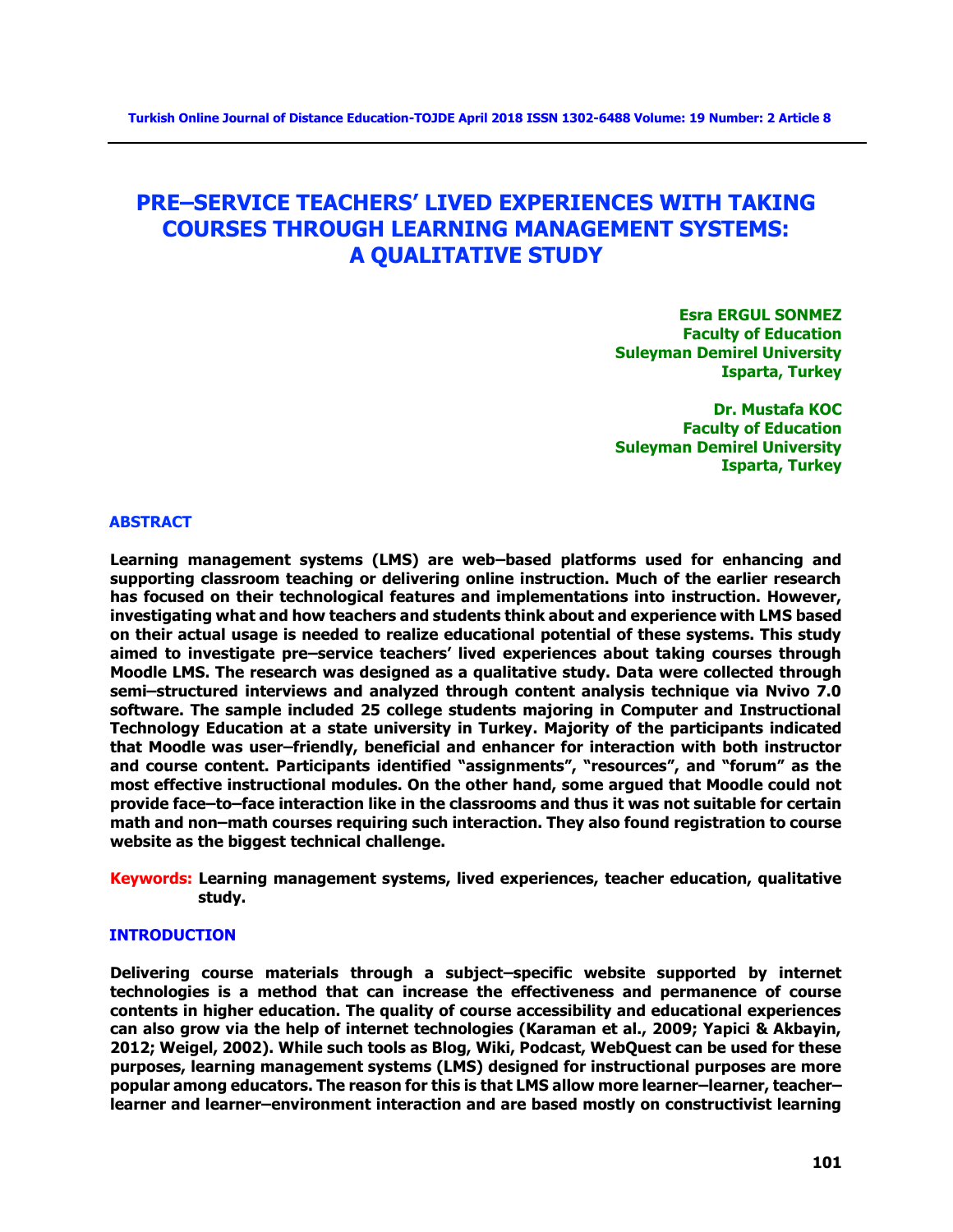**principles (Cuellar et al., 2011; Lonn et al., 2011). They provide learners with interactive tools to access information resources, complete and submit learning tasks, collaborate with peers online, and they also help teachers to support management of student progress (Alario–Hoyos et al., 2015).**

**Evaluation of these virtual learning environments and their built–in services provides valuable feedback to designers and educators on how to improve their educational potential (Stojanov & Dobrilovic, 2016). As in the case of all learning environments, learner expectations and preferences hold great impact in developing, selecting and using LMS in educational settings. Recent research based on the technology acceptance model revealed that user variables (e.g., perceived usefulness, ease of use, challenges) influenced the process of accepting and using LMS (Escobar–Rodriguez & Monge–Lozano, 2012; Essel & Wilson, 2017; Trayek & Hassan, 2013). Learners' previous interactions with LMS and beliefs about LMS' roles in their learning performances shape their attitudes and intensions to use LMS. In fact, such factors are also important for educators and software developers to choose or develop those LMS that well serve their students' need. Within this context, the main purpose of our study is to deeply explore pre–service teachers' views and experiences with regards to taking courses through Moodle, which is an open–source LMS. We believe that studying pre–service teachers can propose important implications for future utilization of Moodle because they will play a key role in technology integration into schools and most likely use Moodle in their future works.**

# **Moodle LMS**

**Moodle is an open–source LMS that can be downloaded freely under the General Public License (GPL). It was originally developed by Martin Dougiamas to help educators create modular online courses with a focus on interaction and collaborative construction of content, and is in continual evolution. Moodle can be installed easily on any computer that can run PHP and is compatible with most operating systems and databases (Dougiamas, 2004; Itmazi, 2005). It is one of the most widely used LMS all over the world particularly in higher education institutions as it supports more than 70 languages.**

**Blending advanced Internet technologies with social constructivist learning as a theoretical foundation, Moodle allows instructors to design and implement customizable courses or supplementary materials in a flexible online environment (Rice, 2006). In this way, it helps learners become active and collaborative participants and responsible for their own learning and share their works with others (Lakhan & Jhunjhunwala, 2008). In order learners to fulfill such functions, Moodle offers various interactive module activities such as assignments, chat, exam, forum, survey, quiz, wiki and so on. Instructors can employ these tools to explore and take into account students' educational needs, enhance the interactions between teachers, students and course content, implement audio–visual materials, support student learning at anytime and anywhere, and evaluate learning outcomes. A recent study shows that news, forum and assignment are considered to be the most important Moodle tools and mostly used among the students (Zainuddin, Idrus & Jamal, 2016). Another study revealed that assignment module as an extrinsic motivator significantly impacted perceived learning outcomes from Moodle (Waheed et al., 2016). In addition to these built–in tools, most LMS offer the ability of integrating external communication and instructional tools to enhance student learning (Thompson & McGill, 2014). For example, Paschalis (2017) designed and implemented a collaboration script into the Moodle to create a compound environment in order to support collaborative project–based learning. His results showed a better level of collaboration and cognitive performance of students and guidance role of tutors. Similarly, Alario–Hoyos et al. (2015) instantiated and enacted a collaborative learning situation in Moodle at a LMS– mediated distance learning setting and found that it led to a significant improvement in student grades and motivation as compared to an equivalent face–to–face setting.**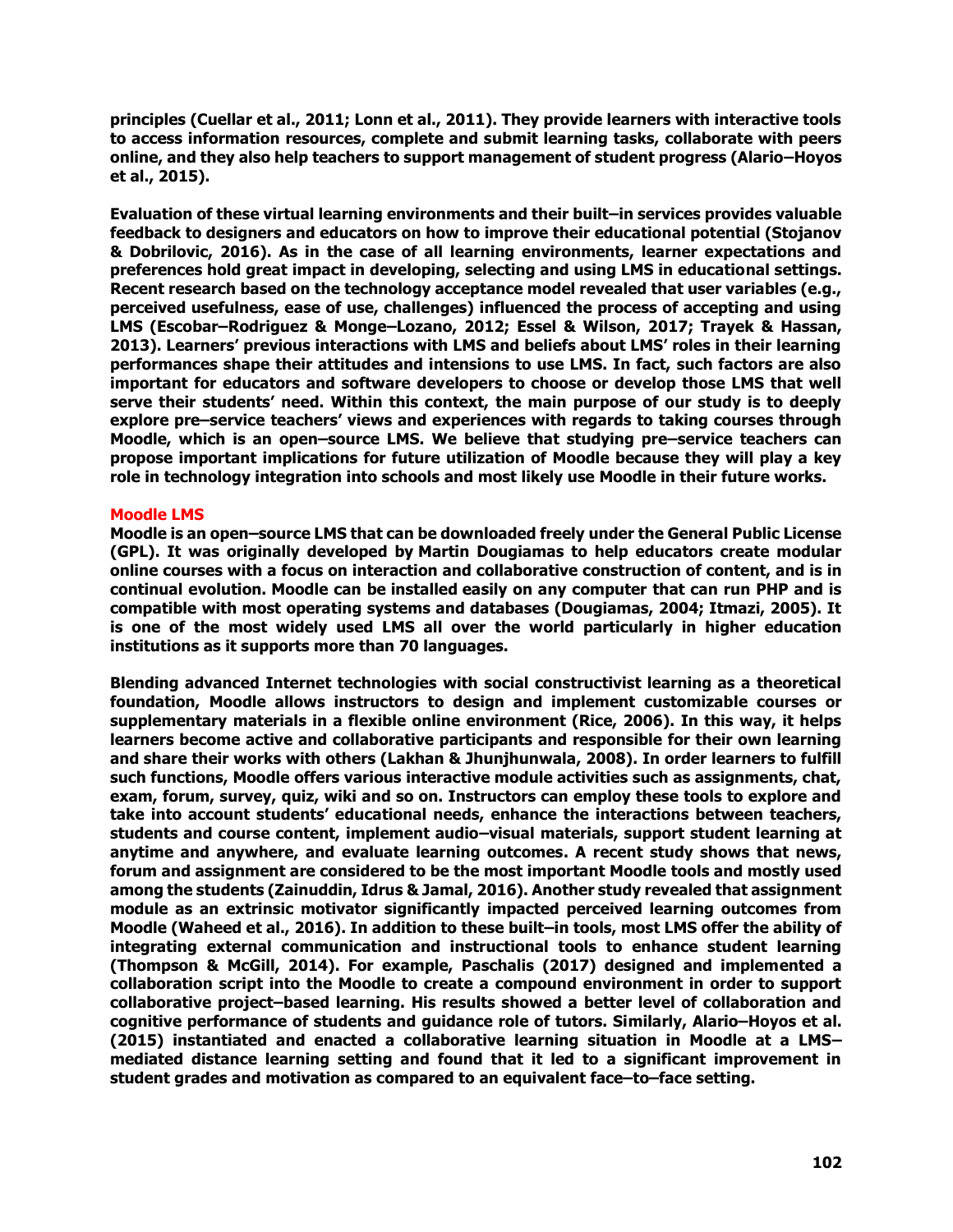**Besides such advantages, Moodle has several limitations as well. Because it is open–source software, it should be secured greatly and continuously updated. In case security holes in the software are detected by those with evil purposes, they might unveil the details of learners and instructors, remove or edit resources, change the marks of students, and give more admin powers to students (Reis et al., 2012). Nevertheless, Moodle appears more promising in terms of security while its competitors rank much below the average rates (Chavan & Pavri, 2004; Reis et al., 2012). It seems difficult to install and manage for normal users without computing expertise because there are many technical words and tasks in the installation and user guide. Therefore, course instructors are urged to work with computer experts and technicians to expect productive outcomes from the system.**

## **User Characteristics**

**It is a well–known fact that learners have various needs, perceptions, motivation, cognitive skills, and learning styles (Graf, 2007). These distinct characteristics should be taken into consideration in planning teaching activities and determining tools and materials. Learning environments that are designed based on the characteristics of learners shall enhance the speed, effectiveness and permanence of learning (Simsek, 2002). Hence, learner analysis has great importance for instructional design.**

**Previous research studies suggest that personal and behavioral factors affecting technology use in education are substantially associated with knowledge, proficiency, attitude, perception, belief and commitment while environmental variables are associated with opportunities, hardware, professional development and support (Inan & Lowther, 2010; Mahmud & Ismail, 2010). Although some of these factors have been fading away as a results of improvements in access to technology and professional development in the schools, teachers' belief systems including perceptions, views, and conceptions are still persisting in effecting technology integration (Koc, 2013). These affective and psychological attributes usually start developing during individuals' initial engagement with given technology and reinforce based on their levels of (dis)satisfaction with its usage. Upon strengthening through similar subsequent experiences, they become resistant to change and impact future practices. This suggests exploring pre–service teachers' experiences with technology so that future curricular activities and technology revisions can be incorporated to change their beliefs and uses of technology in a positive manner.**

**Developing a model to understand and predict the continuous usage of Moodle, Sharma et al. (2017) found technology experience and personal innovativeness as significant predictors among the individual characteristics. A study of student engagement with Moodle identified insufficient consideration for accessibility, limited focus on the pedagogical benefits of LMS and narrow understanding of students' needs in online learning as main barriers for its usage (Parsons, 2017). In a comparative study, Shi (2016) identified the enjoyment of the flexibility of learning as the strongest motive for students to use Moodle–mediated e–learning and observed higher rate of course attendance and homework submission compared to traditional teaching. She concludes that students expect automatic check for homework, more online tests, friendly learning environment and quick feedback from the e–learning platform. Similarly, Krasnova and Vanushin (2016) found that students' satisfaction with Moodle courses was impacted by their perceptions of flexibility of learning, ease of use, clarity of design, and convenience. Focusing on the user points of view, Baytiyeh (2015) revealed that both instructors and students rated community influence, satisfaction, service quality, learnability and technical quality as significant determinants of acceptance and use of Moodle. These studies highlight the importance of gathering ongoing feedback from users with regards to their experience on LMS usage in order for the development and implementation of LMS–based courses.**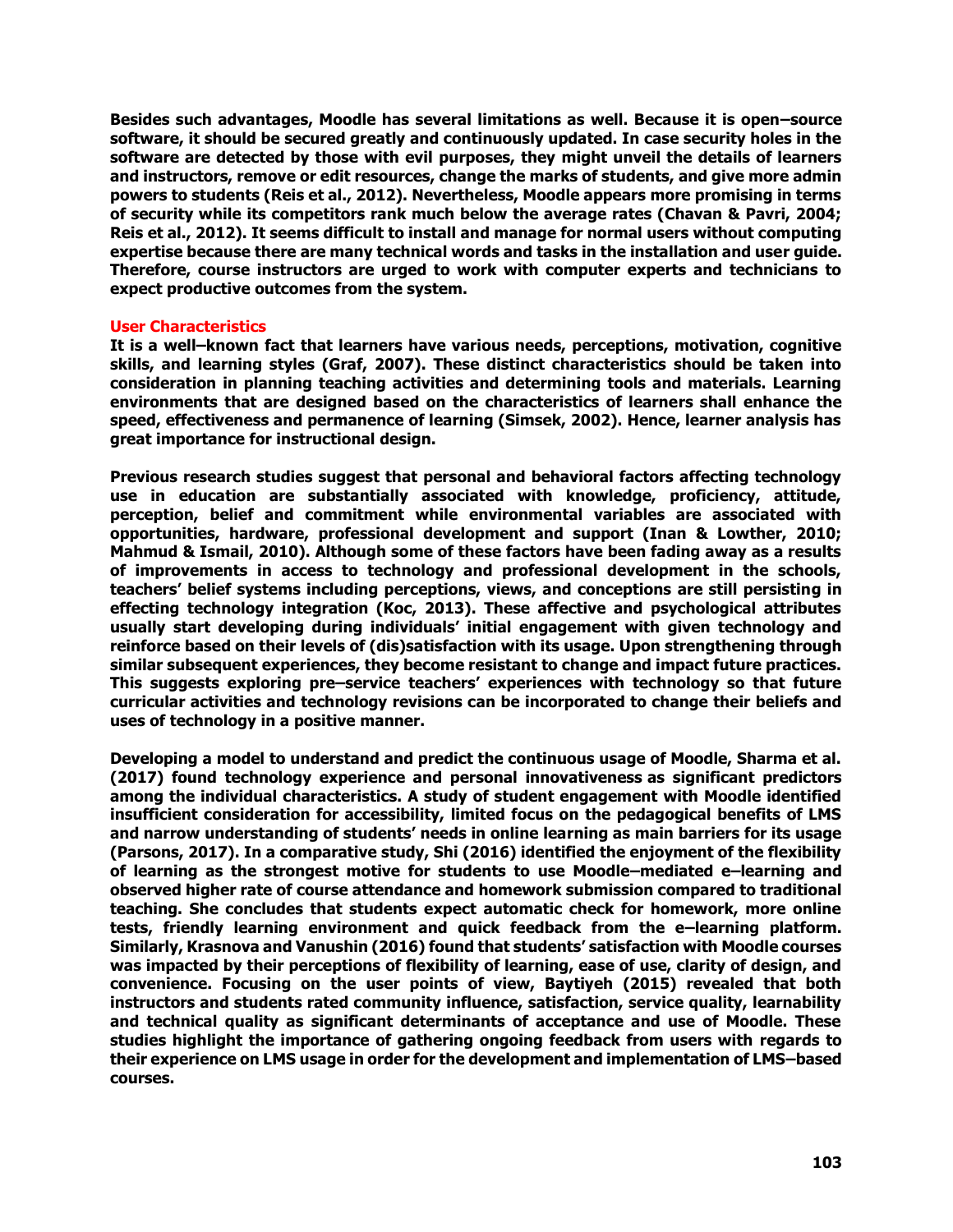### **Purpose of the Study**

**Although LMS usage is ubiquitous, much research has focused on their technological features and implementations into instruction. However, investigating what and how teachers and students think about LMS based on their actual usage is needed to realize educational potential of these systems (Lonn & Teasley, 2009; McGill & Klobas, 2009). Perceived benefits or limitations can shed some lights on how to improve LMS designs and help teachers and students to realize the best ways to integrate LMS into teaching and learning (Stojanov & Dobrilovic, 2016). Such research is still sparse and has been mostly designed by quantitative methodology with predetermined survey items, focused on comparing different LMS platforms, and called for further research and case studies to look more deeply at learners' LMS experiences (Lonn & Teasley, 2009; Carvalho et al., 2010). Therefore, our research question posed in this study is "How do pre–service teachers perceive and describe the experience of taking courses through the support of Moodle LMS during their undergraduate education?"**

#### **METHODOLOGY**

## **Research Design**

**We designed our study as a phenomenological inquiry within the qualitative research paradigm because our goal was to describe a particular phenomenon (i.e., taking courses through Moodle) experienced by several individuals (i.e., pre–service teachers in this case) from their perspectives. Phenomenology seeks to explore opinions, attitudes or perceptions of persons with respect to a phenomenon (e.g., event, program, emotion) through their lived experiences (Mertens, 1998; Yildirim & Simsek, 2011). As such, it avoids pre–defined assumptions or hypothesis and emphasizes participants' knowledge, interpretation, and subjectivity. We decided that such an approach was very suitable for our specific purpose of examining lived experiences of pre–service teachers in taking courses through Moodle from their own perspectives.**

## **Study Group**

**As in the case of most qualitative research, the phenomenon under study designates the participants. We employed purposive sampling in accordance with the aim of our study. Looking for those who took course supported through Moodle, we selected 25 volunteer college students enrolled at the Department of Computer and Instructional Technology Education at a state university in Turkey. Therefore, they were pre–service teachers that could be appointed as information technology teachers to public schools after their graduation. Approval for the use of human subjects for this study was obtained from the administrative committee of the college. At the beginning of the interviews, all participants gave a written consent in which they were informed about the purpose of the study and ensured that their answers were used anonymously for research purposes only.**

**Of the participants, 44% were female and 56% were male. Their age ranged from 19 to 23 with an average of 21.4 (SD=2.45) years old. Participants completed at least one of these courses through Moodle: Math, Programming Languages, Graphics and Animation in Education, Web–based Programming, Database Management Systems, Scientific Research Methods, and Project Design and Management.** 

## **Data Collection**

**The main method of data collection in phenomenological studies is interviewing with those experiencing the phenomenon under study (Yildirim & Simsek, 2011). Thus, we collected data through semi–structured in–depth interviews with open–ended questions. We formed several framing questions to ensure coverage of research scope but allowed for flexibility in responding additional questions or probes that emerged during the interviews (Mertens,**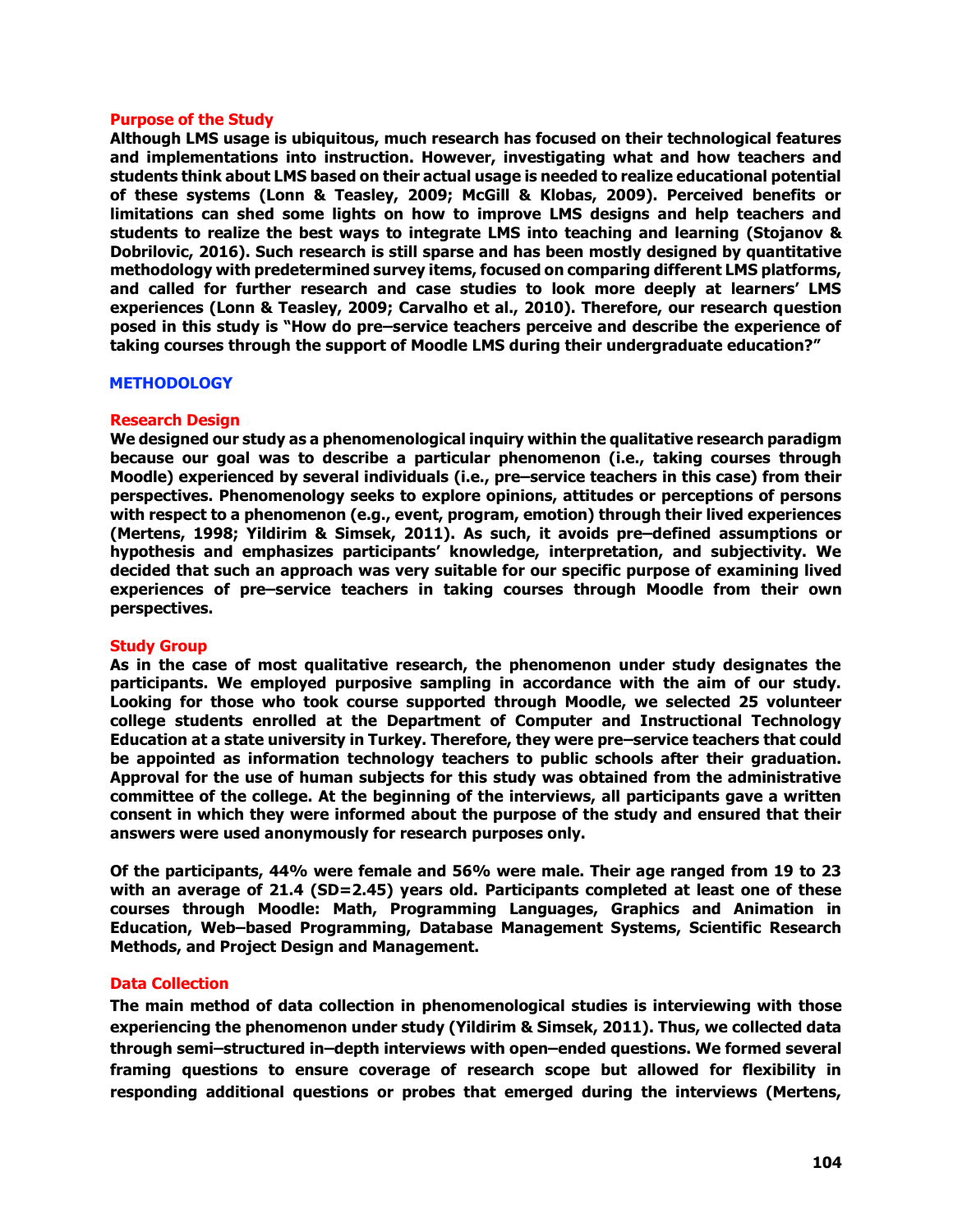**1998). This enabled both participants to freely share and expand on various issues that they thought was important and us to get as rich information as possible.**

**We formulated framing questions particularly to elicit participants' lived experiences with Moodle LMS in accordant with nature of qualitative research. The questions mainly asked participants to express their feelings and observations about Moodle LMS and its activities with regards to their instructional rationales, implementations, usefulness, usability, difficulties, and so on. We had two colleagues, who were experts in the field of educational technology, review these questions and then made revisions based on their suggestions. We conducted interviews as face–to–face, reciprocal, and one–on–one dialogue and audio–taped all conversations with permission of participants. Each interview took place in an unoccupied office without environmental and physical interruptions (e.g., background noise), which is important for audio recording.**

# **Data Analysis Process**

**We transcribed recorded interviews by using Sespro software and analyzed them based on content analysis technique by using qualitative data analysis software called Nvivo 7.0. The overall analysis process followed a three–step inductive approach as suggested by Miles and Huberman (1994): data reduction, data display, and conclusion drawing/verifying. At the beginning, we carefully read and all transcripts to get familiar with consistent and contradictory comments and thus anticipate possible code labels to be used for conceptualization. Next, we coded relevant and salient issues in each transcript reflecting the views and opinions of participants. The coding units (i.e., text segments) ranged from a sentence to a whole paragraph. Nvivo enabled us to select a coding unit and then assigned it a code label by either defining a new one or selecting an existing one from those already defined. Having coded all the data, we formulated conceptual themes by considering similarities and differences among the emerged code labels. Nvivo allowed us to organize themes in "tree nodes" and code labels under themes in "sub nodes". The program automatically counted the number of references (i.e., frequencies) for sub nodes and then provided us with visual models, similar to concept maps, representing hierarchical relationships between a tree node and its sub nodes.**

# **Establishment of Validity and Reliability**

**In order to ensure trustworthiness (i.e., validity) and reliability of the results, we employed peer debriefing and member checking (Patton, 2002; Yildirim & Simsek, 2011). We held review meetings with an expert in distance education and qualitative research methods to present our data and approach to analyze them. The expert asked questions regarding the processes, reviewed the core data and analysis of the data, and given feedback regarding the appropriateness of the processes. To ensure participant confirmation (i.e., member checking), we sent the final version of outcomes and study report to five of the participants via e–mail. Those five participants reported that the outcomes of study aligned with their views completely. They have all stated that the report reflected their true opinions regarding pros and cons of Moodle.** 

**Another strategy conducted in this stage was ensuring the reliability among the coders. A colleague was asked to analyze the content of five interview records selected randomly. The**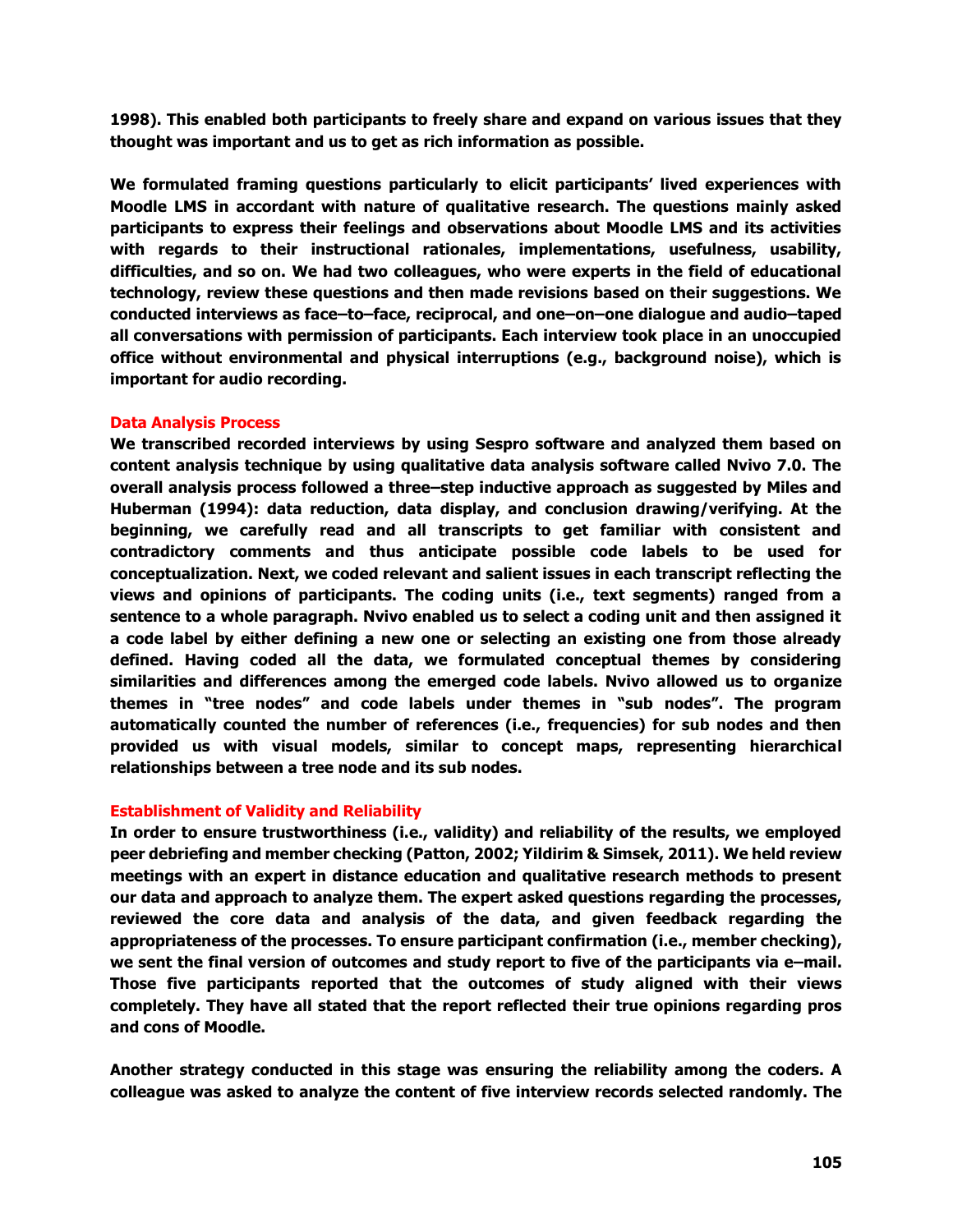**outcomes of his analysis were compared with ours. Identifying the same sub–code for an answer was defined as "Consensus" while identifying a different sub–code has been defined as "Disagreement". The inter–coder reliability ratio for each interview was calculated using the formula (Consensus/Disagreement+Consensus)\*100. The lowest ratio was 0.89 while the average ratio was 0.94, suggesting that the data analysis process was highly reliable.**

**Furthermore, we described our participants, the way how we selected them, and both data collection and analysis processes in detail so that the credibility and transferability of our findings can increase. We also presented adequate direct quotes from the participants in the results section to make our findings and conclusions more convincing.**

# **RESULTS**

**In this section, we presented the findings obtained from the interviews with 25 information technology pre–service teachers. We organized the section in the course of emerged conceptual themes and related categories which were also summarized in Table 1.**

# **Reasons for Using Moodle in Classes**

**All participating pre–service teachers stated that Moodle was an application of great benefit for teaching courses. Reasons why they find it beneficial and the number of references for those reasons were given in Table 1. The most commonly referred reason was "quick and easy access to course resources and instructors regardless of time and place" (64%). Representative comments on this issue include:**

> **Of course, it [Moodle] is beneficial because well, there are our assignments there; the teacher puts our assignments there. For example, I forgot my notebook at home during the festival in the semester break. I logged in Moodle and completed my assignments. In a word, I was at ease…Really comfortable for me. (F, 19)**

> **We can attain knowledge there [on Moodle] without visiting the instructor…when the instructor shared course materials or resources, we can access them whenever we would like to study. Even if we lose them or do not print them out, we will always access them on Moodle again. (F, 27)**

> **I do not find it [Moodle] unnecessary because we are a very crowded class. Therefore, it is useful…When the teacher gives the resources to one person, it might sometimes be a problem to take them from that person. However, we could log in Moodle whenever we want and get the information we are looking for. According to me, it is very beneficial. (F, 20)**

> **I think it is useful especially for making the use of time well…we can do all the works including assignments in the shortest time possible…no need to wait at the teachers' door [to submit projects, homework, etc.]. (M, 21)**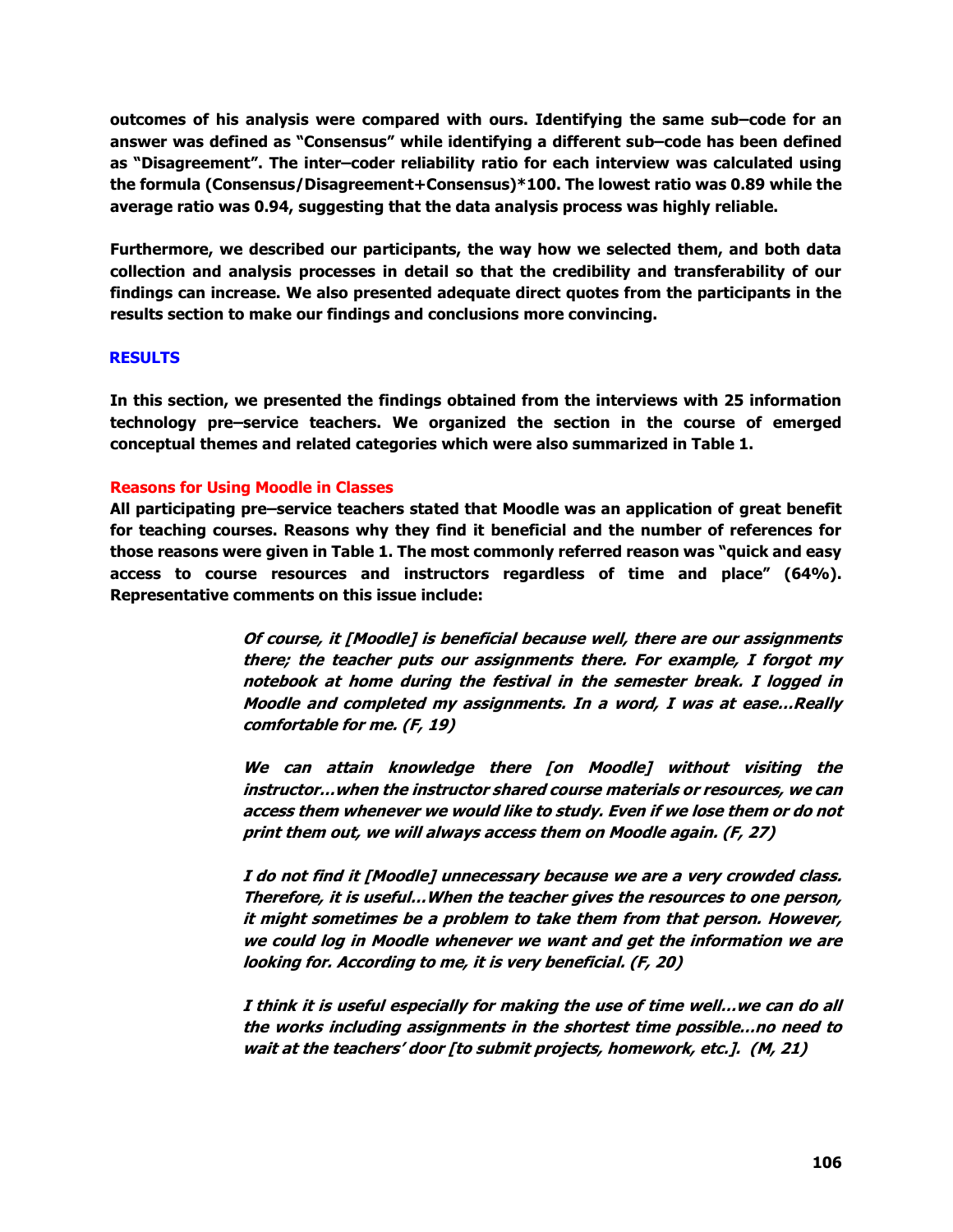**Participants viewed Moodle as "helping the consolidation of topics" (28%). The possibility to see the summary of topics covered in a course in the weekly summary section allows for going over the course. Some of the participants' comments which highlight this view are as follows:**

> **Covering a course with Moodle is a useful thing. Courses are covered with it. If necessary, an assignment, a task given during a course might be followed later, after the course…After this following, the possibility of going over the topics covered in the course is provided. (M, 25)**

> **Covering courses on Moodle is useful because we continuously write reflections there and give out our projects. This is going over the topics in a way. (M, 20)**

**Another frequent reason for which the participants found Moodle as beneficial was that it offered "better communication opportunities" (24%). They think that Moodle is a virtual environment which provides permanence for interaction between student–teacher and student–student. They stated their points of view related to this issue based on their own experiences of courses they took with the support of Moodle. Some of the participants expressed their points of view on this as follows:**

> **[Moodle is useful] because it is a collectively shared website…For instance, our instructor send messages to us via forum and we all could see this message all together and decide whether we will attend future activities at the same time. (M, 21)**

> **It [Moodle] provides the opportunity to see the information that other students have sent. Namely, it supplies a multi–learning environment. It is crucial from this aspect…we can consult other people's points of view there. Perpetual communication among friends attending the same course is possible…Instead of considering a topic only from one perspective, students can put themselves in the shoes of others; therefore it [Moodle] offers a broad and diverse learning experience. (M, 25)**

> **We cannot always be at the school. In this case, Moodle is the only platform through which we communicate with each other. (F, 20)**

**Other reasons participants mentioned included Moodle "is a open–source code", "provides cumulative review of course content and revision opportunities", "prevents from paper wastage", "is up–to–date", "makes feedback easy", and "is required in our profession as we are studying in technology education department".**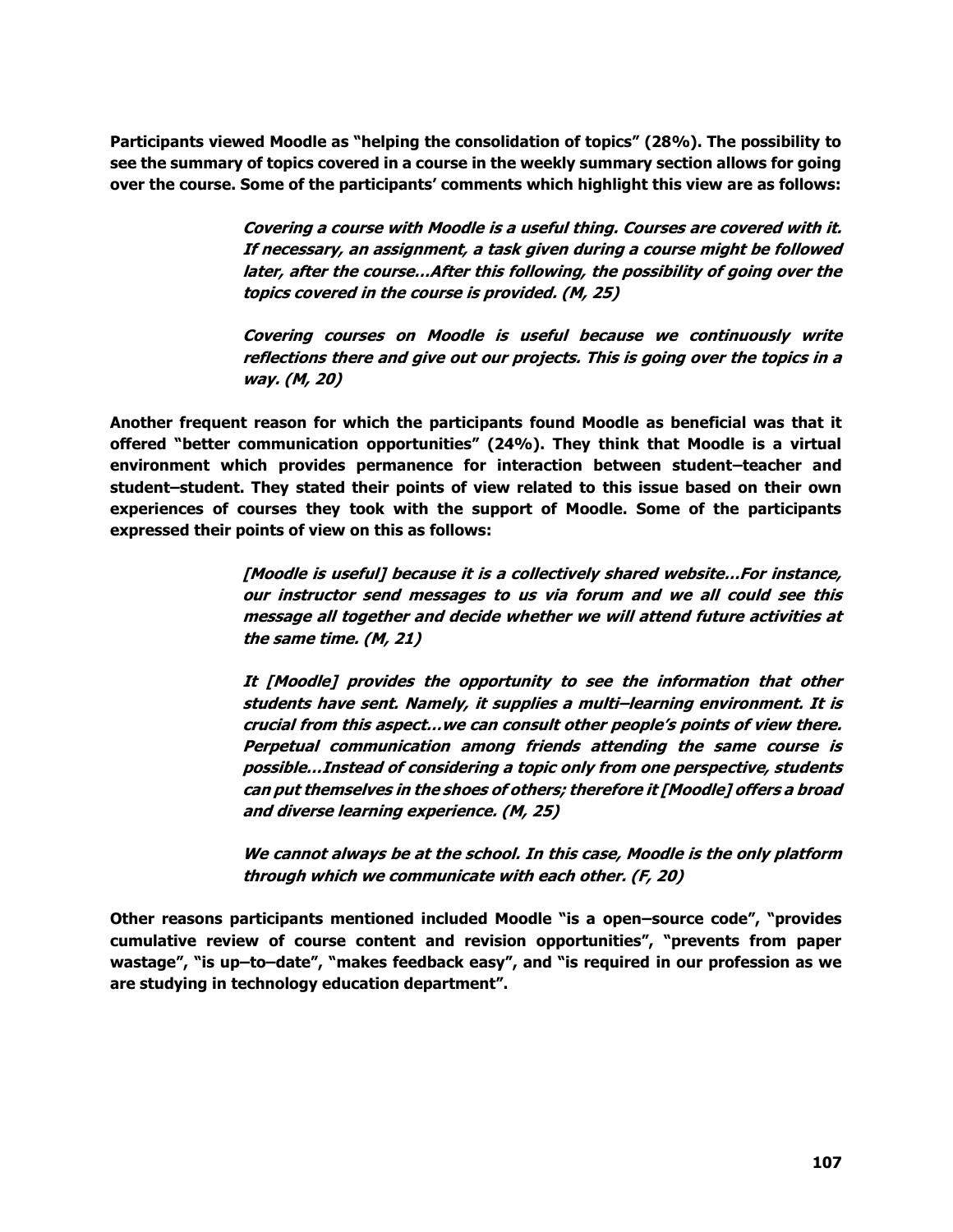| <b>Conceptual Themes</b>                                    | Frequency (f)           | Percentage (%) |
|-------------------------------------------------------------|-------------------------|----------------|
| <b>Reasons for using Moodle in courses</b>                  |                         |                |
| It provides quick access to resources and                   | 16                      | 64             |
| <b>instructors</b>                                          |                         |                |
| It helps students consolidate the topics                    | 7                       | 28             |
| It offers better communication opportunities                | 6                       | 24             |
| It is an open-source code                                   | 4                       | 16             |
| It provides cumulative viewing and revision                 | 3                       | 12             |
| opportunities                                               |                         |                |
| It prevents paper wastage                                   | 3                       | 12             |
| It is up-to-date                                            | 2                       | 8              |
| It provides easy feedback opportunities                     | 2                       | 8              |
| It is required in our profession                            | 2                       | 8              |
| It gives time to prepare for the class                      | $\mathbf{z}$            | 8              |
| The most influential activity in Moodle                     |                         |                |
| <b>Assignments</b>                                          | 17                      | 68             |
| <b>Resources</b>                                            | 9                       | 36             |
| <b>Forums</b>                                               | $\overline{\mathbf{z}}$ | 28             |
| <b>Exams</b>                                                | 6                       | 24             |
| All have the same effect                                    | 4                       | 16             |
| <b>Surveys</b>                                              | 2                       | 8              |
| <b>Suitability of Moodle for courses</b>                    |                         |                |
| It is suitable for information technology<br><b>courses</b> | 13                      | 52             |
| It is suitable for all courses                              | 8                       | 32             |
| It is not suitable for pedagogical courses                  | 8                       | 32             |
| It is suitable for non-math courses                         | 7                       | 28             |
| It is not suitable for math-courses                         | 6                       | 24             |
| It is not suitable for non-math courses                     | 2                       | 8              |
| <b>Usability of Moodle</b>                                  |                         |                |
| It has very simple interface                                | 15                      | 60             |
| It has limited uploading capacity                           | 3                       | 12             |
| Synchronous communication is not sufficient                 | $\mathbf{2}$            | 8              |
| Its interface is not that simple                            | $\overline{2}$          | 8              |
| Security and reliability problems for online<br>exams       | 2                       | 8              |
| <b>Insufficient typing tools</b>                            | 1                       | 4              |
| <b>Insufficient warning system</b>                          | 1                       | 4              |
| It is supposed to own relevant course site                  |                         |                |
|                                                             | 1                       | 4              |
| It needs visual enrichment                                  | 1                       | 4              |
| <b>Challenges of using Moodle</b>                           |                         |                |
| I had no difficulty                                         | 12                      | 48             |
| I had difficulty in signing up                              | 6                       | 24             |
| I was not familiar with the system                          | 5                       | 20             |
| I had difficulty in sending my assignment                   | 2                       | 8              |
| I could not change my password                              | 1                       | 4              |

**Table 1. Conceptual themes and concepts obtained from the interview analysis**

# **The Most Influential Activity in Moodle**

**We asked participants to explain which instructional Moodle activities including but not limited to assignments, forums, resources, exams etc. they have found the most influential. As can be seen in Table 1, participants loaded most on the "assignments" activity (68%). Sample of statements in relation to this findings are as follows:**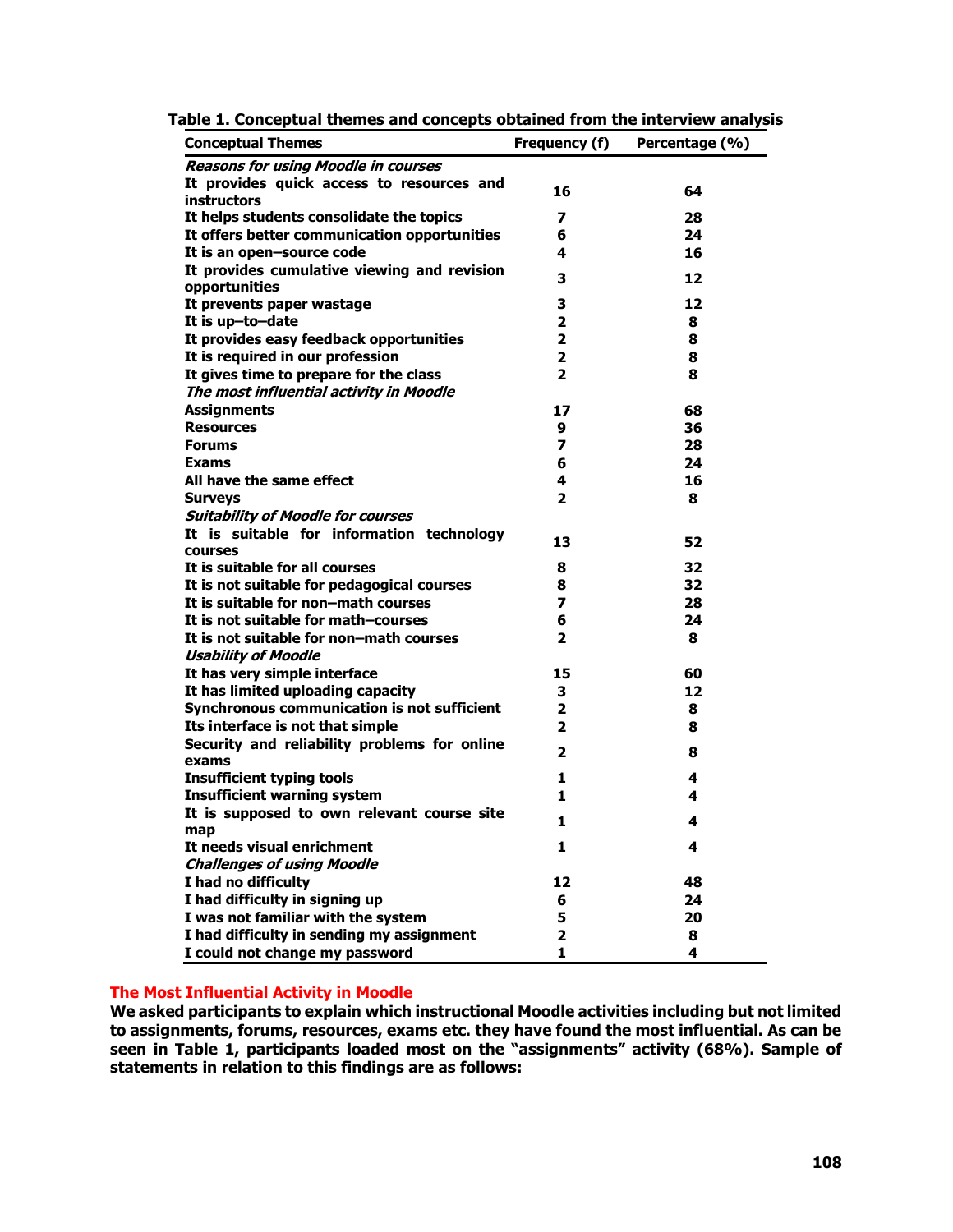**I think the system of assignments is the most influential because we are not going after the teacher, we are sending just there. It is much easier. There are specific due dates and we adjust ourselves accordingly. (M, 21)**

**I think assignments for us. For example, in the programming class…The teacher was sending assignments continuously and we were responding. He was giving feedback. It was very helpful to us. (F, 20)**

**We can send our works to assignments module and store them in this space…when we save homework in a USB flash drive, it might be infected by viruses and thus become damaged…we cannot present it in the class. On the other hand, it [Moodle] keeps the assignments securely and shows them whenever teachers and students want. (F, 20)**

**Participants identified "resources" as the second most influential type of activity after assignments in Moodle (36%). Following are some remarks about why the participants find 'resources' influential:**

> **[Teachers'] indication of resources…I think it is more influential because we all may not have the relevant course books. The teacher already summarizes what we will learn in that lesson, which makes our job a lot easier. (F, 22)**

> **Resources, because I could access the articles and other texts more easily from there…Instead of searching other websites, I could search from there more comfortably and safely. (F, 19)**

> **Resources section is the most effective especially for those of us who occasionally miss the lectures because of a job or important appointment. We know that Moodle can give us the lecture notes as the teachers load them on it. (M, 23)**

**Some of the participants (28%) found "forums" the most influential activity. The discussions about the lessons on Moodle enable free thinking, expression of thoughts, social interaction with peers as in the brainstorming technique in the classroom environment, so these may influence this decision of participants. Some of the teachers' comments referring to this view are as follows:**

> **Well, you are presenting valuable information through discussing with friends. If you have any mistake, they are correcting it, if they have any, you are correcting…that is why I find forum more influential. (M, 19)**

> **Discussion forum is truly informative. Everyone can express their opinions on the topics, and we could all see them...that is even if we agree or disagree. When we read the comments there, we also gain specific knowledge. (F, 20)**

**A few participants (16%) indicated all the activities available on Moodle effective. They believe that these activities should be considered "as a whole" for a course because they all can be used for communicating and sharing ideas.**

## **Suitability of Moodle for Courses**

**We asked participants whether a grouping of courses could be made based on the suitability of Moodle for their courses. Some argued that such a grouping was not possible because they think every lesson may be taught via Moodle (32%). On the other hand, some others made a**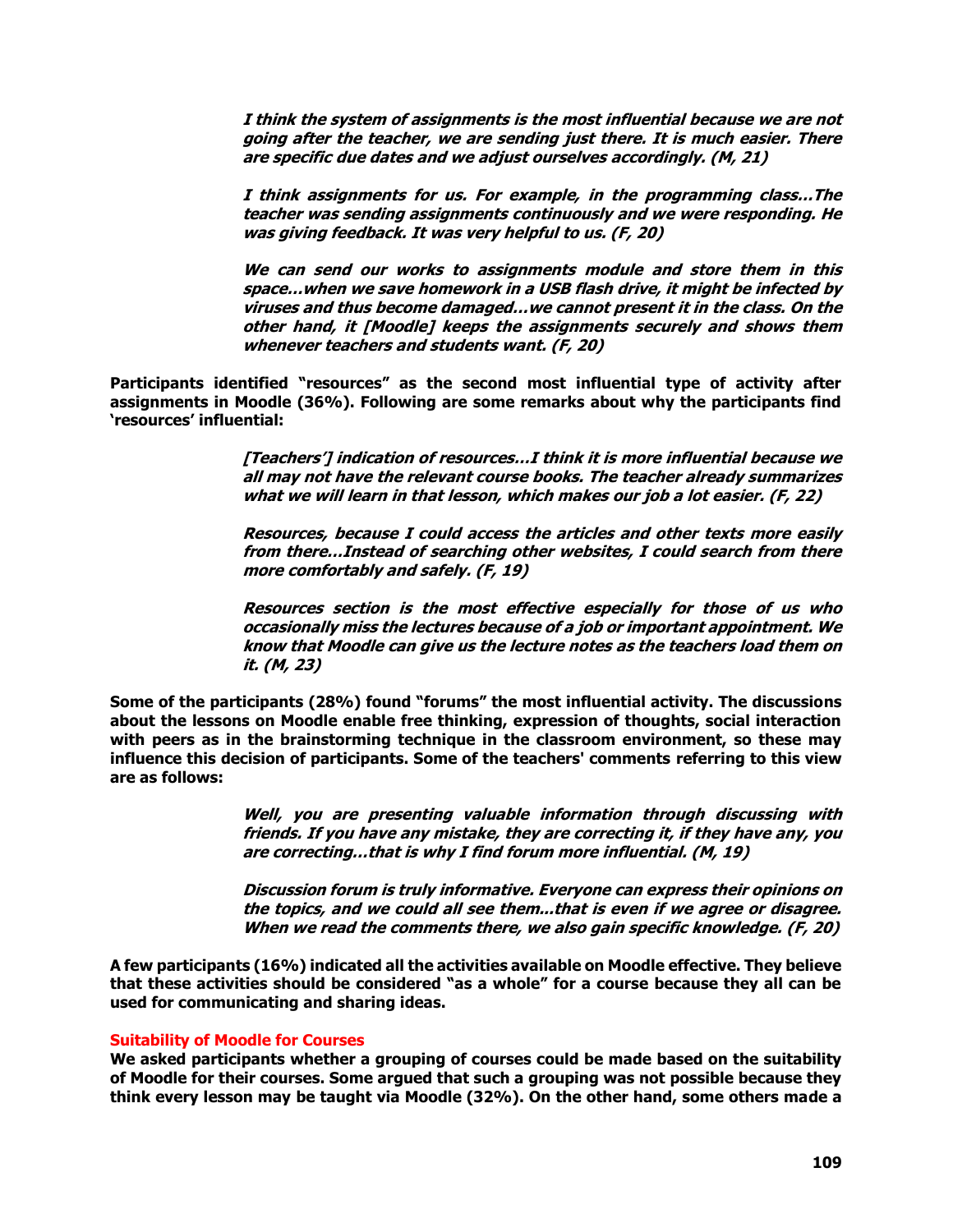**grouping. The courses though to be not suitable for teaching via Moodle included "pedagogical courses" (32%) and "math courses" (25%) whereas the suitable ones were "technology education courses" (52%) and "non–math courses" (28%).**

> **Since we are studying at Computer Education and Instructional Technologies Department, I think we should keep up with technology in courses from almost all fields. When we learn something new, we are constantly trying to establish this union, so for me...it could be used in all courses. (M, 20)**

> **Many math courses are not suitable for Moodle because they require asking questions to teacher and getting instant answers. You know that learning is slightly delayed when answers are not immediate, but non–math courses may be taken comfortably with Moodle. For example, it is not suitable for science because it is a math course which requires direct calculation and asking instant questions. (F, 19)**

> **This semester we are studying physics. I think that has little to do with Moodle…Actually the math lecturer shared some subjects through Moodle in the last semester. We selected topics from there and studied them but that was not so beneficial. It was not necessary indeed. (F, 20)**

> **In terms of the excess of projects and assessments, it is more influential to use Moodle in our major area courses…in a computer course; for example, instructional design or MySQL course…Moodle is more influential in the implementation of Internet–based programming or such. (M, 23)**

# **Usability of Moodle**

**We asked the participants whether Moodle is easy to use and which aspects of it should be improved. More than half (65%) expressed that the design of Moodle is clear and comprehensible enough. Some of the participants' statements referring to this view are as follows:** 

> **[Moodle's interface] is clear. It is also simple to use. Well, even a person who has not seen it before could also use it easily. (F, 22)**

> **Well, it is highly appropriate for every level of education…It is a system with simple interface…everything is obvious. (F, 20)**

**While participants had generally positive attitudes towards the usability of Moodle, some touched upon its limited sides, too. Some leading problems they stated included "it has limited uploading capacity" and "synchronous communication is not sufficient". Other issues that they think should be improved are also given in Table 1. Representative negative comments about usability of Moodle are as follows:**

> **When we submit homework or projects, we cannot send files that are more than 20 megabyte in capacity. However, our project assignments sometimes might take up more space. (M, 20)**

> **The users should have face–to–face interaction with each other. For instance, when the teacher is online, students are able to ask questions or receive feedback. The message system on Moodle is not like that, though. It is similar to SMS…when one sends a SMS to us we cannot see it unless we look at the phone…same with Moodle. (M, 21)**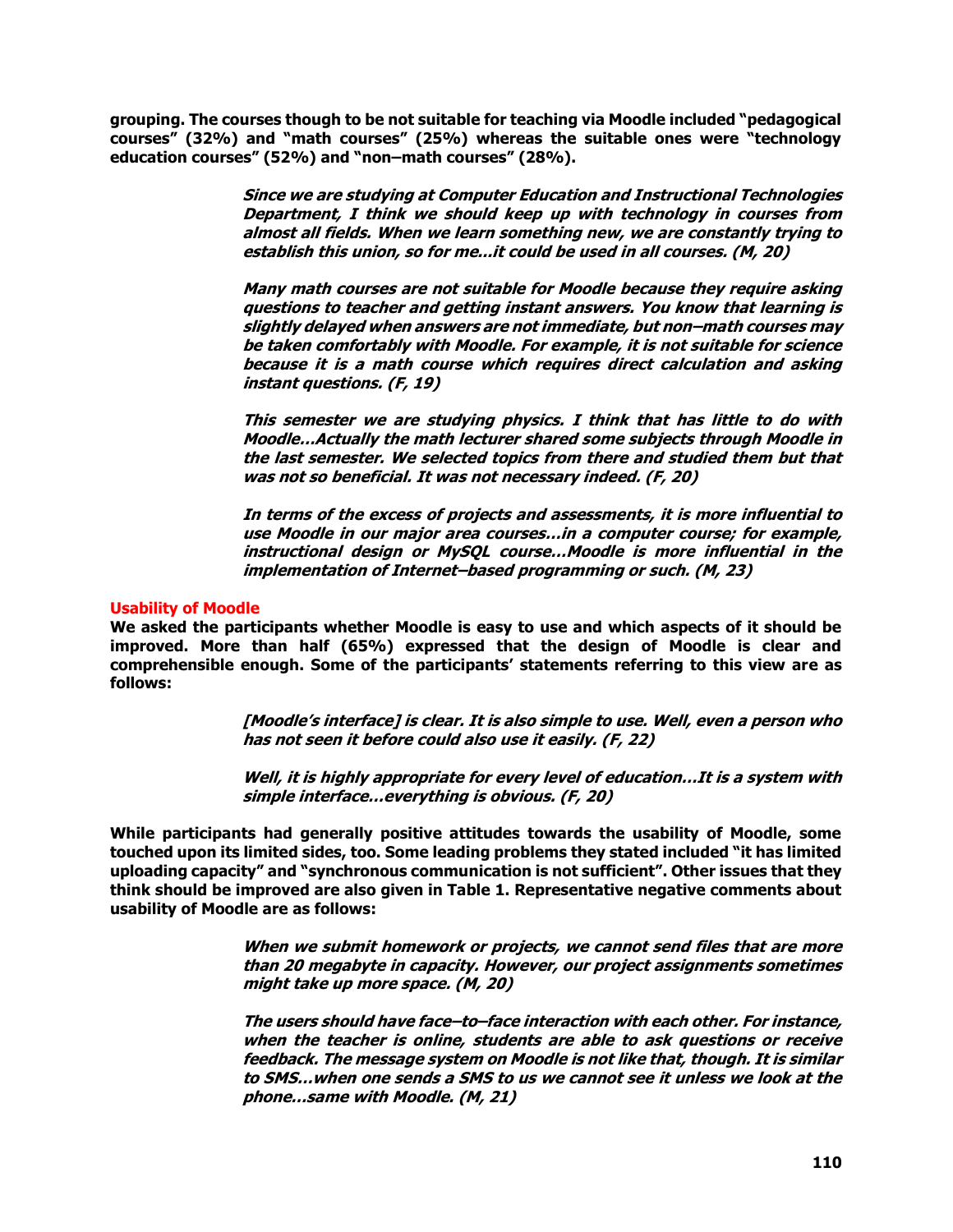### **Technical Challenges of Using Moodle**

**A little more than half of the participants (52%) reported that they experienced some technical difficulties in using Moodle. When they were asked to elaborate on their challenges, almost one fourth (24%) indicated "sign in problems" and one fifth (20%) indicated "unfamiliarity with the system". In what aspects the participants experienced such problems with the Moodle are exemplified as follows:**

> **One time, I signed up for a course that I do not know and I could not cancel my subscription. I had such a challenge. I wanted to sign out after sign–up because it was not my class. (M, 20)**

**[During sign–up] I could not get a user name. (M, 21)**

**We went through difficulties only in the first year and the first week in terms of being acquainted with the system. Later on, as we used the system more, we were acquainted with all forums, resources, messages, etc. As we get accustomed to these, we only had problems of system unfamiliarity. After we had been acquainted with the system, this problem was solved. (M, 23)**

## **DISCUSSIONS and CONCLUSION**

**All participants believe that the use of Moodle is beneficial for learning and teaching. This finding is consistent with positive attitudes and perceptions about LMS usage obtained in previous studies in the literature (Alario–Hoyos et al., 2015; Karaman et al., 2009; Lonn et al., 2011). Therefore, students should be given the opportunity of taken some courses with the support of Moodle so that they can benefit from this educational technology in order to increase the quality of their education. This also increases their familiarity with various opportunities offered by Moodle and what they can do to enhance their future students' learning. Follow–up research can be conducted to monitor whether they maintain and reflect these positive attitudes in their future teaching careers.** 

**The participants think that the most important advantage of the courses offered through Moodle is trouble–free access to both course resources and instructors. One possible reason for this thought is that learners can compensate the lecture topics and notes when they miss the class sections. Since it is not necessary to be in the classroom in order to access the resources, some students may regard the use of Moodle as an advantage. Similar studies exist in the literature with an emphasis on the fact that Moodle facilitates accessibility to the resources (Black, 2008; Karaman et al., 2009; Krasnova & Vanushin, 2016). Waheed et al. (2016) identified communication, course content and course delivery features of Moodle as intrinsic motivation factors that significantly influenced students' perceived learning effectiveness. Insufficient consideration for accessibility was shown to inhibit student engagement with Moodle (Parsons, 2017).**

**Some participants find Moodle useful for the fact that it increases the interaction between student–teacher and student–student. Thus, they think that Moodle is a learning environment that supports social interaction or creates instructional collaboration. The fact that Moodle has components supporting synchronous and asynchronous communication such as message system, forums and chat modules might be influential in the perspectives of participants to see these services as the benefit of Moodle. Such components support learners' commitment to the course and process of following the course content. Tosun and Taskesenligil (2011) reached the conclusion that students enjoy contacting with friends via these tools to talk about the problematic situations on the web and participate in online class discussions. If those**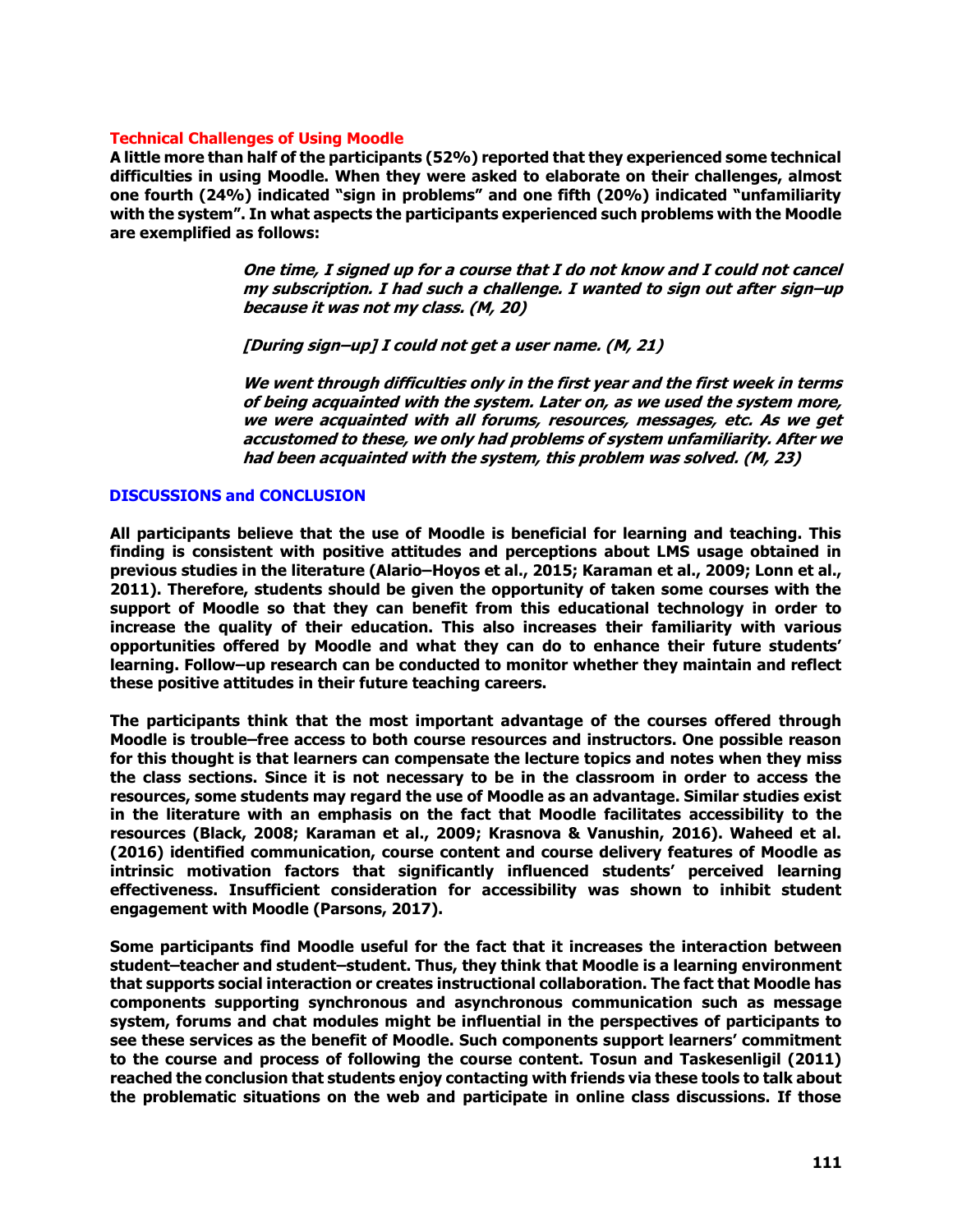**educators using Moodle in their courses utilize all of these communication tools and give students assignments in this regard; students might gain awareness of ensuring effective communication in the virtual environments and it might meet the need of social interaction required for their courses. Recent studies identified built–in tools in Moodle as limited for complex collaboration, problem–solving and project–based learning situations, and called for integrating external tools to accomplish these activities (Alario–Hoyos et al., 2015; Paschalis, 2017). Using a variety of integrating architecture available, instructors can embed scripts, social networking, gamification, 3D content, virtual reality, remote labs etc. in order to improve collaboration and active involvement. Future research should focus on the functionality and effectiveness of such integrations.** 

**Whereas participants state that the "exam" module is an effective tool, some also think that it may cause reliability problems in measuring and evaluating student performance. The fact that results of the exams carried out on Moodle could be seen immediately after the exam (instant feedback) is a key element enabling participants to find this module effective (Shi, 2016; Tosun & Taskesenligil, 2011). However, since students' cheating attempts cannot be avoided completely during the exam, an unfair measurement result might occur. This possibility seems to make some participants abstaining from using exam module. To eliminate such cheating potential, the exams can be performed in a hall with a supervisor. The sequence of questions in the exam as well as the sequence of choices in each question can be arranged differently for each student in the exam settings (Kaleci et al., 2011). If the contribution of exam scores on Moodle to the overall course grade is kept lower, students' insecurities in this regard may also be reduced. Furthermore, participants view the "assignments" as the most influential activity on Moodle. Similar findings exist in the literature (Zainuddin, Idrus & Jamal, 2016). The possible reason for this may result from the fact that teachers use this module most especially for project assignments of technology education courses. Further research can explore the validity, reliability, and security of online assessment tools available in the Moodle and investigate both students' and instructors' perceptions about their actual usage.** 

**When we asked participants which courses should be carried out with the support of Moodle, the most preferred those consisting of hands–on activities. Therefore, this result is expected because projects and assessments are carried out mostly in these types of courses. Since practices and project assignments given in technology education courses carried out in computer environment, both resources and projects are digital data. The fact that Moodle has an important place in the delivery of these digital data could be seen as a reason for the statement of views in this direction.** 

**Our study suggests a few technical challenges of using Moodle experienced by the participants. The greatest difficulty appears to take place in the stage of signing–up. Some of the participants stated that they had difficulties in sign–up for the system with the user key given to them by their instructors. Orientation education should be given particularly to novice students in order to prevent from such problems could speed up the adaptation to Moodle process. Furthermore, informing students about the general use of Moodle might hinder their problems of "feeling out of the system" from the very beginning. Technical quality has shown to be a significant determinant of Moodle acceptance and usage from the perspectives of students (Baytiyeh, 2015). Ongoing research is needed to assess the technical usage of Moodle as it continues to develop with new technological additions.**

**Regarding to the usability of Moodle, participants believe that it has a simple and user–friendly interface design. This finding corroborates previous studies (Essel & Wilson, 2017). For example, Melton (2006) found that Moodle meets such usability rules as having a simple interface, including minimum amount of words, presenting rollovers which provides extra information, and providing small icons together with the words. On the other hand, there are**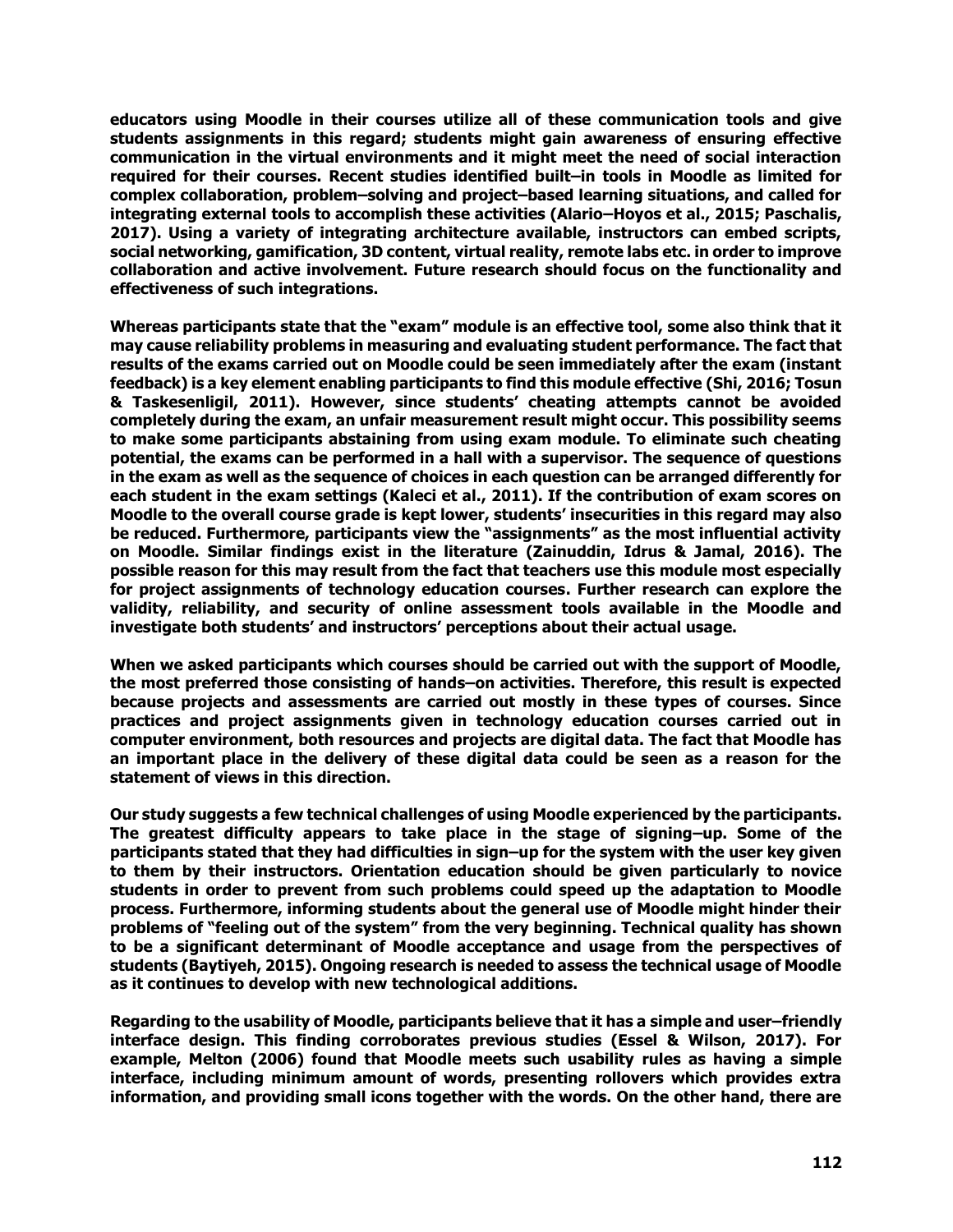**also some situations which the participants see Moodle as lacking about its usability and would like them to be corrected. The first is about increasing the capacity of file uploading which causes problems for submitting some project assignments. To solve this problem, students can be referred to alternative file uploading sites. Another wish of the participants is the development of the reminder system on Moodle. For instance, as an assignment is a bit of a deadline or when a discussion topic is introduced in the forum, reminder can be sent to students' e–mail addresses. In this way, they can be prevented from missing assignment deadlines and unawareness of the discussions in the forum. One another problem that the participants mentioned is that they cannot send their assignments when they have a short time of five minutes left for the assignments' due. According to Cevik (2008), this problem might be solved via correct local time setting after the configuration of Moodle. If local time is reported to the server correctly, starting and ending dates of the activity might be arranged the same for all users.**

**On the whole, our study has some practical implications and suggestions for those teacher educators who would like to use Moodle in their courses and researchers who would like to conduct further research on Moodle. At the beginning of a semester, teachers should initially inform students about registering their courses' websites on Moodle and related information should be published on the Internet for a longtime. Students should be taught at least fundamental knowledge and skills related to Moodle in technology education courses. Teachers should use all activities on Moodle as much as possible. Students can interact both their and peers' authentic ideas through various communication tools. Also, the use of various activities can prevent students from perceiving Moodle as just a website to submit assignments. The design and administration of exams and quizzes on Moodle should be done in a way that reduces justice and reliability concerns among students. As far as future research is concerned, gender differences in students' study habits and learning styles with regards to online learning can be informative for interpreting students' thinking about the suitability of Moodle for math, non–math or other courses. The sample of our study consisted of student teachers studying technology education. Hence, future research should focus on different populations to allow for further elaboration and comparison of findings. Since Moodle is an open–source code platform, new features and modules or revisions have been developed and freely offered for usage. Researchers can either design and incorporate such enhancements on their own or follow the existing ones and then explore their potential for teaching and learning.** 

## **BIODATA and CONTACT ADDRESSES of AUTHORS**



**Esra ERGUL SONMEZ was born in Isparta, Turkey in 1987. She received her B.A degree in Computer Education and Instructional Technology from Anadolu University, Turkey and M.A degree in Educational Technology from Suleyman Demirel University, Turkey. She is currently working as a Research Assistant at the Suleyman Demirel University. She is pursuing a Ph.D degree in Computer Education and Instructional Technology in Gazi University, Turkey. Her current academic interests include distance education in teacher education, learning management systems, technology integration into schools.**

**Res. Assist. Esra ERGUL SONMEZ Faculty of Education Suleyman Demirel University, 32260, Isparta, Turkey Phone: +90 246 2114582 E-mail: [esraergul@sdu.edu.tr](mailto:esraergul@sdu.edu.tr)**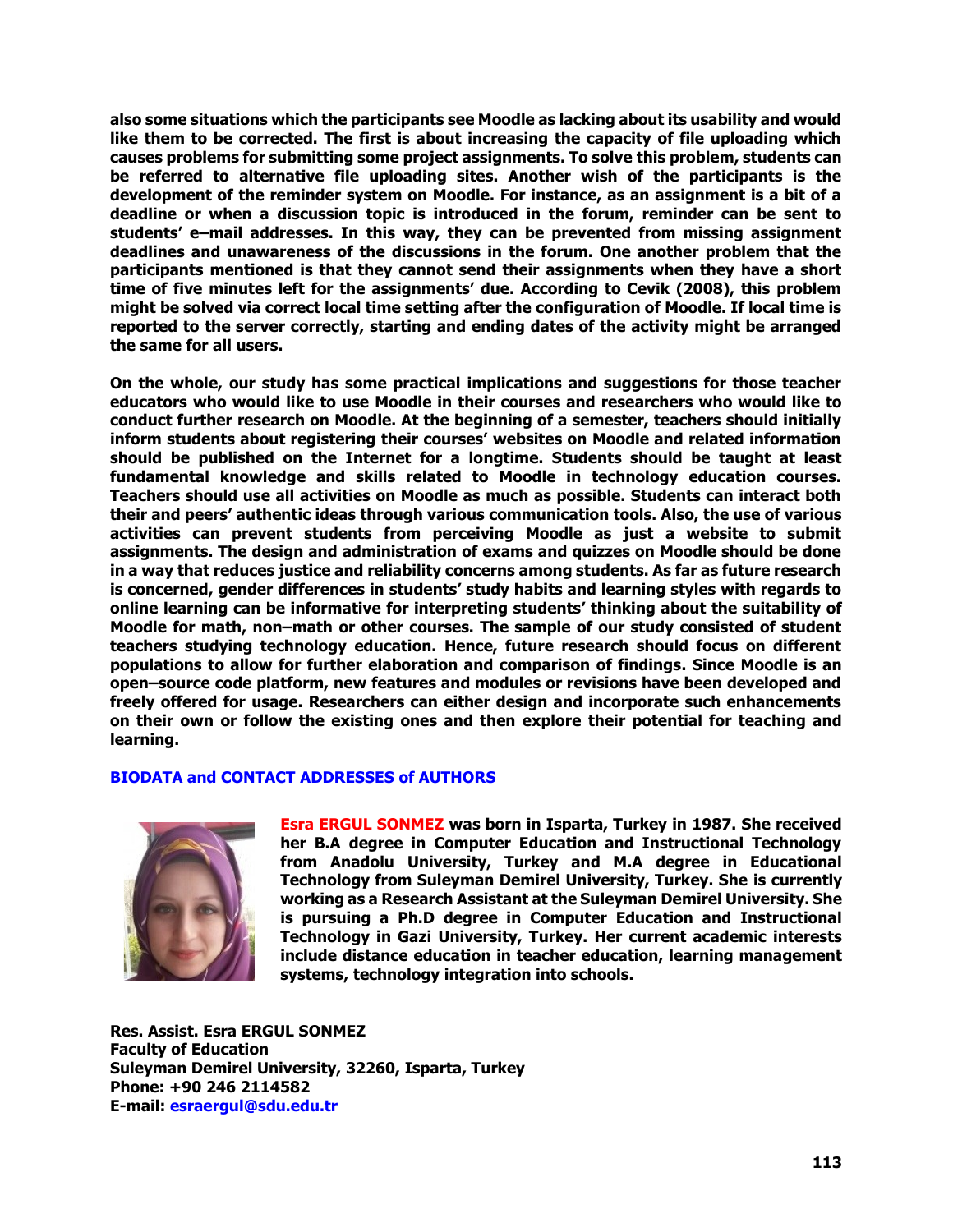

**Mustafa KOC was born in Konya, Turkey in 1977. He received his B.A degree in Mathematics Education from Selçuk University, Turkey. He received his M.Ed and Ph.D degrees in Educational Technology from the University of Missouri-Columbia, USA and University of Illinois at Urbana-Champaign, USA respectively. He is working as an Associate Professor at Faculty of Education, Suleyman Demirel University, Isparta, Turkey. His current research interest include new media literacy, learning analytics, technology integration into schools, technology use in teacher education, and social and psychological aspects of technology use.**

**Assoc. Prof. Dr. Mustafa KOC Faculty of Education Suleyman Demirel University, 32260, Isparta, Turkey Phone: +90 246 2113865 E-mail: [mustafakoc@sdu.edu.tr](mailto:mustafakoc@sdu.edu.tr)**

# **REFERENCES**

- **Alario–Hoyos, C., Gomez–Sanchez, E., Bote–Lorenzo, M. L., Asensio–Perez, J. I., Vega– Gorgojo, G., & Ruiz–Calleja, A. (2015). From face–to–face to distance LMS–mediated collaborative learning situations with GLUE!. Computer Applications in Engineering Education, 23(4), 527–536.**
- **Baytiyeh, H. (2015). Users' acceptance and use of Moodle: The community influence. In I. Management Association (Ed.), Open source technology: Concepts, methodologies, tools, and applications (pp. 596-612). Hershey, PA: IGI Global.**
- **Black, E. L. (2008). Toolkit approach to integrating library resources into the learning management system. The Journal of Academic Librarianship, 34(6), 496–501.**
- **Carvalho, A., Areal, N., & Silva, J. (2010). Students' perceptions of Blackboard and Moodle in a Portuguese university. British Journal of Educational Technology, 42(5), 824–841.**
- **Cevik, A. (2008). Moodle ogrenme yonetim sistemi yonetimindeki karsilasilabilecek olasi sorunlar ve cozum onerileri [Potential problems confronted while using Moodle learning management system and suggested solutions]. In Proceedings of the 8th International Educational Technology Conference (pp. 31–34). Eskisehir, Turkey.**
- **Chavan, A., & Pavri, S. (2004). Open source learning management in Moodle. Linux Journal, 1(2), 78–97.**
- **Cuellar, M. P., Delgado, M., & Pegalajar, M. J. (2011). A common framework for information sharing in e–learning management systems. Expert Systems with Applications, 38, 2260–2270.**
- **Dougiamas, M. (2004). Moodle: Virtual learning environment for the rest of us. The Electronic Journal for English as a Second Language, 8(2), 1–8.**
- **Escobar–Rodriguez, T., & Monge–Lozano, P. (2012). The acceptance of Moodle technology by business administration students. Computers & Education, 58, 1085–1093.**
- **Essel, D. D., & Wilson, O. A. (2017). Factors affecting university students' use of Moodle: An empirical study based on TAM. International Journal of Information and Communication Technology Education, 13(1), 14–26.**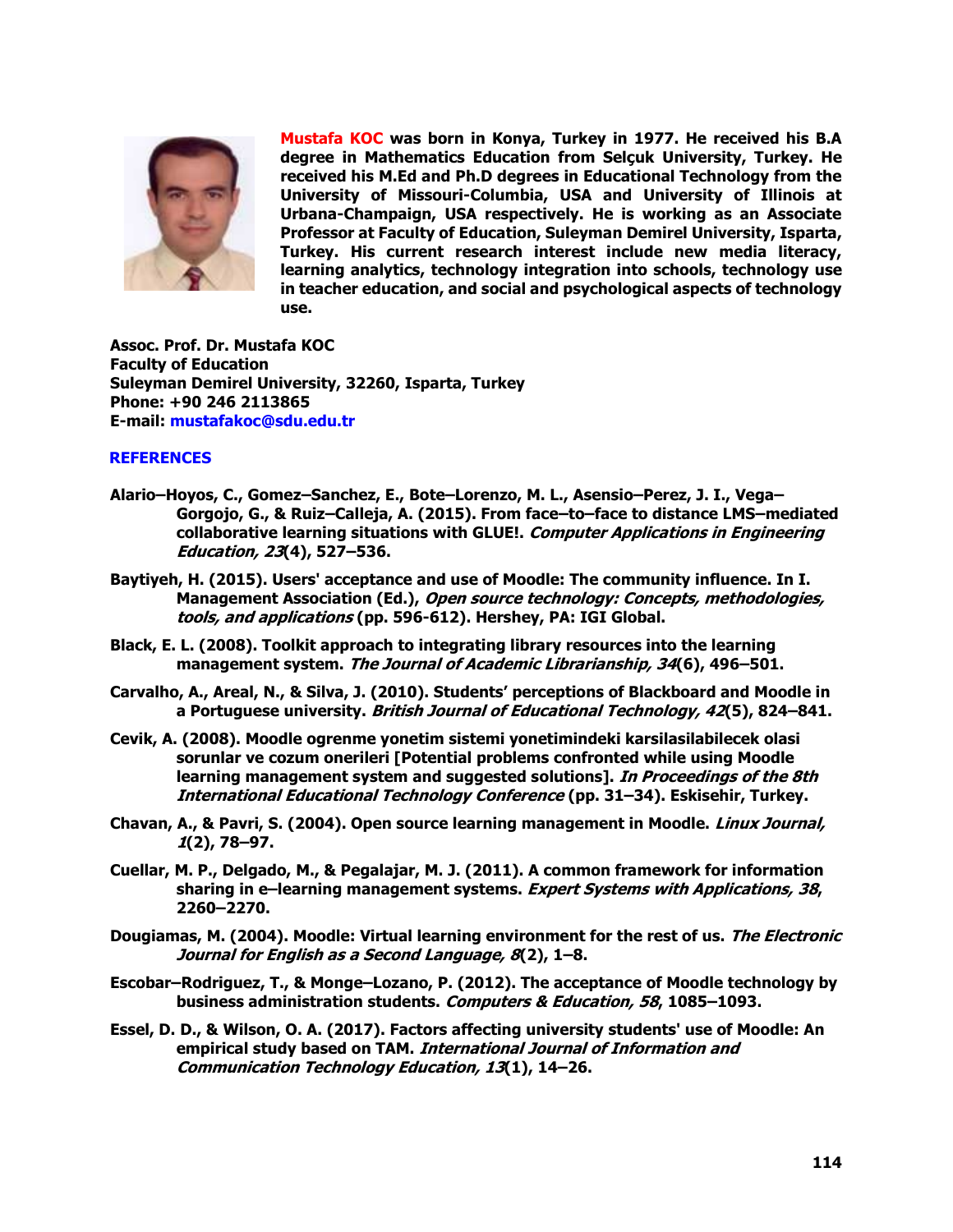- **Graf, S. (2007). Adaptivity in learning management systems focusing on learning styles. Unpublished doctoral dissertation, Vienna University of Technology, Austria.**
- **Inan, F. A., & Lowther, D. L. (2010). Factors affecting technology integration in K–12 classrooms: A path model. Educational Technology Research and Development, 58(2), 137–154.**
- **Itmazi, J. (2005). Flexible learning management system to support learning in the traditional and open universities. Unpublished doctoral dissertation, Granada University, Spain.**
- **Kaleci, D., Akinci, S., Basbogaoglu, U., & Kapidere, M. (2011). Acik kaynak kodlu ogrenme yonetim sistemi olan Moodle'da sinav yonetimi [Exam management in Moodle as open–source code learning management system]. Paper presented at the meeting of Akademik Bilisim'11 Conference, Inonu University, Malatya, Turkey.**
- **Karaman, S., Ozen, U., Yildirim, S., Kaban, A. (2009). Acik kaynak kodlu ogretim yonetim sistemi uzerinden Internet destekli (Harmanlanmis) ogrenim deneyimi [An Internet– supported learning experience through open–source code learning management system]. Paper presented at the meeting of Akademik Bilisim'09 Conference, Harran University, Sanliurfa, Turkey.**
- **Koc, M. (2013). Student teachers' conceptions of technology: A metaphor analysis. Computers & Education, 68, 1–8.**
- **Krasnova, T. I., & Vanushin, I. S. (2016). Blended learning perception among undergraduate engineering students. [International Journal of Emerging Technologies in Learning,](https://www.scopus.com/sourceid/21100197967?origin=resultslist) 11(1), 54–56.**
- **Lakhan, S., & Jhunjhunwala, K. (2008). Open source software in education. Educase Quarterly, 2, 32–40.**
- **Lonn, S., & Teasley, S. D. (2009). Saving time or innovating practice: Investigating perceptions and uses of learning management systems. Computers & Education, 53, 686–694.**
- **Lonn, S., Teasley, S. D., & Krumm, A. E. (2011). Who needs to do what where? Using learning management systems on residential vs. commuter campuses. Computers & Education, 56, 642–649.**
- **Mahmud, R., Ismail, M. A. H. (2010). Impact of training and experience in using ICT on in– service teachers' basic ICT literacy. Malaysian Journal of Educational Technology, 10(2), 5–10.**
- **McGill, T. J., & Klobas, J. E. (2009). A task–technology fit view of learning management system impact. Computers & Education, 52, 496–508.**
- **Melton, J. (2006). The LMS Moodle: A usability evaluation. Language Issues, 11/12(1) 1–24.**
- **Mertens, D. M. (1998). Research methods in education and psychology. Thousand Oaks, CA: Sage Publications.**
- **Miles, M. B., & Huberman, A. M. (1994). Qualitative data analysis: An expanded sourcebook. Thousand Oaks, CA: Sage Publication.**
- **Parsons, A. (2017). [Accessibility and use of VLEs by students in further education.](https://www.scopus.com/record/display.uri?eid=2-s2.0-85025106054&origin=resultslist&sort=plf-f&src=s&st1=moodle&nlo=&nlr=&nls=&sid=1d18123dcb63e9b74f7ef7c8ffaaeaae&sot=b&sdt=b&sl=40&s=TITLE-ABS-KEY%28moodle%29+AND+PUBYEAR+%3e+2012&relpos=40&citeCnt=0&searchTerm=) Research in Post–Compulsory Education, 22(2), 271–288.**
- **Paschalis, G. (2017). A compound LAMS–MOODLE environment to support collaborative project–based learning: A case study with the group investigation method. Turkish Online Journal of Distance Education, 18(2), 134–150.**